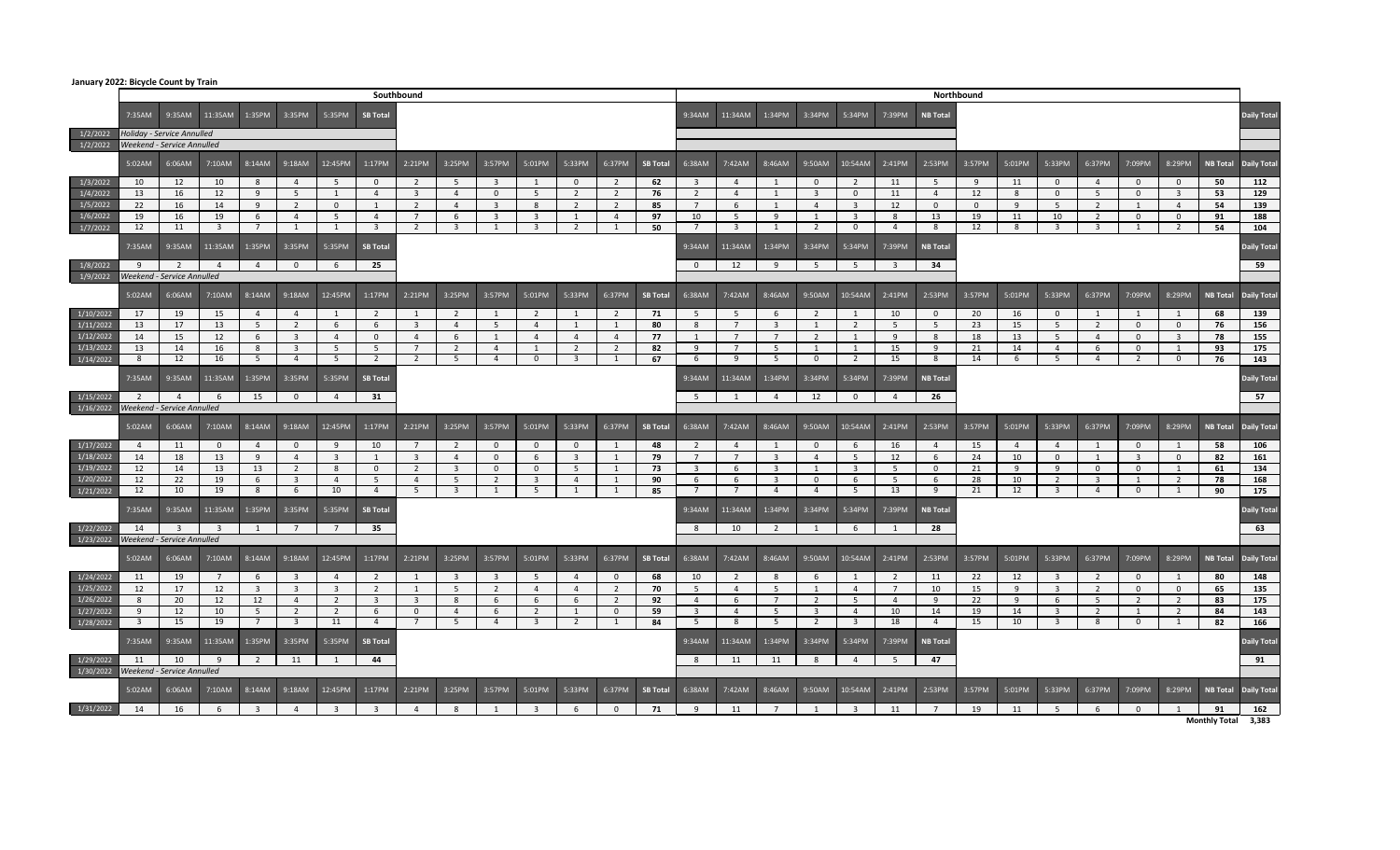| reprudi y zozzi bicycle count by fram   |                                                                                                             |                                                     |                 |        |                         |                         |                         |                          |                         |                         |                         |                         |                |                 |                 |                 |                         |                                                 |                         |                         |                 |            |                         |                |                |                |                          |                 |                             |
|-----------------------------------------|-------------------------------------------------------------------------------------------------------------|-----------------------------------------------------|-----------------|--------|-------------------------|-------------------------|-------------------------|--------------------------|-------------------------|-------------------------|-------------------------|-------------------------|----------------|-----------------|-----------------|-----------------|-------------------------|-------------------------------------------------|-------------------------|-------------------------|-----------------|------------|-------------------------|----------------|----------------|----------------|--------------------------|-----------------|-----------------------------|
|                                         |                                                                                                             |                                                     |                 |        |                         |                         |                         | Southbound               |                         |                         |                         |                         |                |                 |                 |                 |                         |                                                 |                         |                         |                 | Northbound |                         |                |                |                |                          |                 |                             |
|                                         |                                                                                                             |                                                     |                 |        |                         |                         |                         |                          |                         |                         |                         |                         |                |                 |                 |                 |                         |                                                 |                         |                         |                 |            |                         |                |                |                |                          |                 |                             |
|                                         | 5:02AM                                                                                                      | 6:06AM                                              | 7:10AM          | 8:14AM | 9:18AM                  | 12:45PM                 | 1:17PM                  | 2:21PM                   | 3:25PM                  | 3:57PM                  | 5:01PM                  | 5:33PM                  | 6:37PM         | <b>SB Total</b> | 6:38AM          | 7:42AM          | 8:46AM                  | 9:50AM                                          | 10:54AM                 | 2:41PM                  | 2:53PM          | 3:57PM     | 5:01PM                  | 5:33PM         | 6:37PM         | 7:09PM         | 8:29PM                   |                 | <b>NB Total Daily Total</b> |
|                                         |                                                                                                             |                                                     |                 |        |                         |                         |                         |                          |                         |                         |                         |                         |                |                 |                 |                 |                         |                                                 |                         |                         |                 |            |                         |                |                |                |                          |                 |                             |
| 2/1/2022                                | 16                                                                                                          | 22                                                  | 10              | 11     |                         |                         | -3                      | $\overline{\phantom{a}}$ | - q                     | $\Delta$                | ્ર                      | $\overline{\mathbf{3}}$ |                | 96              |                 |                 | $\Omega$                | -3                                              | $\mathbf{R}$            | 10                      | 10              | 12         | 15                      | .5.            |                | $\Omega$       |                          | 80              | 176                         |
| 2/2/2022                                | 15                                                                                                          | 16                                                  | 11              | 8      | q                       |                         | $\mathcal{D}$           | - 4                      | - 3                     | $\overline{2}$          |                         | $\overline{2}$          | $\overline{2}$ | 84              | $\Omega$        | $\overline{7}$  | $\Omega$                | -8                                              | $\overline{\mathbf{3}}$ | $\overline{\mathbf{3}}$ |                 | 20         |                         |                |                |                | $\overline{\phantom{a}}$ | 65              | 149                         |
| 2/3/2022                                | 18                                                                                                          | 16                                                  | 12              |        | -9                      |                         |                         |                          |                         |                         |                         | -6                      |                | 90              | 10              | -9              |                         | -6                                              |                         | 11                      | 12              | 23         |                         |                |                |                |                          | 106             | 196                         |
| 2/4/2022                                | 16                                                                                                          | - 9                                                 | 16              |        | -5                      |                         | $\Omega$                | -6                       | 6                       | X                       | 2                       | 2                       |                | 78              | 11              | -5              |                         | $\overline{a}$                                  |                         | 17                      |                 | -9         |                         |                |                | $\Omega$       |                          | 73              | 151                         |
|                                         |                                                                                                             |                                                     |                 |        |                         |                         |                         |                          |                         |                         |                         |                         |                |                 |                 |                 |                         |                                                 |                         |                         |                 |            |                         |                |                |                |                          |                 |                             |
|                                         | 7:35AM                                                                                                      | 9:35AM                                              | 11:35AM         | 1:35PM | 3:35PM                  | 5:35PM                  | <b>SB Total</b>         |                          |                         |                         |                         |                         |                |                 | 9:34AM          | 11:34AM         | 1:34PM                  | 3:34PM                                          | 5:34PM                  | 7:39PM                  | <b>NB Total</b> |            |                         |                |                |                |                          |                 | <b>Daily Total</b>          |
| 2/5/2022                                | 22                                                                                                          |                                                     | -5.             | 8      | $\overline{7}$          | $\overline{\mathbf{3}}$ | 50                      |                          |                         |                         |                         |                         |                |                 |                 | $\overline{a}$  | -6                      | -9                                              | 12                      | 8                       | 46              |            |                         |                |                |                |                          |                 | 96                          |
|                                         |                                                                                                             | Weekend - Service Annulled                          |                 |        |                         |                         |                         |                          |                         |                         |                         |                         |                |                 |                 |                 |                         |                                                 |                         |                         |                 |            |                         |                |                |                |                          |                 |                             |
| 2/6/2022                                |                                                                                                             |                                                     |                 |        |                         |                         |                         |                          |                         |                         |                         |                         |                |                 |                 |                 |                         |                                                 |                         |                         |                 |            |                         |                |                |                |                          |                 |                             |
|                                         | 5:02AM                                                                                                      | 6:06AM                                              | 7:10AM          | 8:14AM | 9:18AM                  | 12:45PM                 | 1:17PM                  | 2:21PM                   | 3:25PM                  | 3:57PM                  | 5:01PM                  | 5:33PM                  | 6:37PM         | <b>SB Total</b> | 6:38AM          | 7:42AM          | 8:46AM                  | 9:50AM                                          | 10:54AM                 | 2:41PM                  | 2:53PM          | 3:57PM     | 5:01PM                  | 5:33PM         | 6:37PM         | 7:09PM         | 8:29PM                   |                 | <b>NB Total Daily Total</b> |
|                                         |                                                                                                             |                                                     |                 |        |                         |                         |                         |                          |                         |                         |                         |                         |                |                 |                 |                 |                         |                                                 |                         |                         |                 |            |                         |                |                |                |                          |                 |                             |
| 2/7/2022                                | 14                                                                                                          | 18                                                  | 12              |        | 11                      | - 3                     | $\overline{2}$          |                          |                         |                         | ્વ                      | -6                      | $\mathcal{D}$  | 90              | 13              | 8               | ാ                       |                                                 |                         | 17                      | 10              | 24         | $\overline{2}$          | 6              |                |                | - 0                      | 99              | 189                         |
| 2/8/2022                                | 16                                                                                                          |                                                     | 12              | 10     | 21                      |                         |                         |                          | - 5                     | - 5                     |                         |                         |                | 100             |                 | $\overline{3}$  |                         | $\overline{3}$                                  |                         | 11                      |                 | 27         | 14                      | 8              |                | $\Omega$       |                          | 95              | 195                         |
| 2/9/2022                                | 6                                                                                                           | 22                                                  | 12              |        | $\overline{ }$          |                         |                         | - 3                      |                         |                         |                         |                         | ຳ              | 88              |                 | $\overline{7}$  |                         |                                                 |                         | 11                      | 11              | 27         | 15                      | 10             |                | $\mathbf{0}$   | ່າ                       | 101             | 189                         |
| 2/10/2022                               | 15                                                                                                          | 16                                                  | 15              | 13     |                         | -3                      |                         |                          |                         |                         |                         | -3                      |                | 104             |                 | 11              |                         | $\overline{2}$                                  |                         | $\cap$                  | 12              | 28         | 12                      |                |                |                |                          | 103             | 207                         |
| 2/11/2022                               | 10 <sup>°</sup>                                                                                             | 14                                                  | 20              | 12     | 3                       |                         | 5                       | -4                       | $\boldsymbol{\Lambda}$  | -9                      | $\overline{\mathbf{3}}$ |                         |                | 94              |                 | 12              | 4                       | -1                                              |                         | 20                      | 11              | 15         | 14                      |                |                |                |                          | 103             | 197                         |
|                                         |                                                                                                             |                                                     |                 |        |                         |                         |                         |                          |                         |                         |                         |                         |                |                 |                 |                 |                         |                                                 |                         |                         |                 |            |                         |                |                |                |                          |                 |                             |
|                                         | 7:35AM                                                                                                      | 9:35AM                                              | 11:35AM         | 1:35PM | 3:35PM                  | 5:35PM                  | <b>SB Total</b>         |                          |                         |                         |                         |                         |                |                 | 9:34AM          | 11:34AM         | 1:34PM                  | 3:34PM                                          | 5:34PM                  | 7:39PM                  | <b>NB Total</b> |            |                         |                |                |                |                          |                 | <b>Daily Total</b>          |
|                                         |                                                                                                             |                                                     |                 |        |                         |                         |                         |                          |                         |                         |                         |                         |                |                 |                 |                 |                         |                                                 |                         |                         |                 |            |                         |                |                |                |                          |                 |                             |
| 2/12/2022                               | 12                                                                                                          |                                                     |                 |        | 10                      |                         | 38                      |                          |                         |                         |                         |                         |                |                 |                 | $\overline{7}$  | $\boldsymbol{\Lambda}$  | 11                                              | -3                      | -9                      | 37              |            |                         |                |                |                |                          |                 | 75                          |
| Weekend - Service Annulled<br>2/13/2022 |                                                                                                             |                                                     |                 |        |                         |                         |                         |                          |                         |                         |                         |                         |                |                 |                 |                 |                         |                                                 |                         |                         |                 |            |                         |                |                |                |                          |                 |                             |
|                                         | 5:02AM                                                                                                      | 6:06AM                                              | 7:10AM          | 8:14AM | 9:18AM                  | 12:45PM                 | 1:17PM                  | 2:21PM                   | 3:25PM                  | 3:57PM                  | 5:01PM                  | 5:33PM                  | 6:37PM         | <b>SB Total</b> | 6:38AM          | 7:42AM          | 8:46AM                  | 9:50AM                                          | 10:54AM                 | 2:41PM                  | 2:53PM          | 3:57PM     | 5:01PM                  | 5:33PM         | 6:37PM         | 7:09PM         | 8:29PM                   | <b>NB Total</b> | <b>Daily Total</b>          |
|                                         |                                                                                                             |                                                     |                 |        |                         |                         |                         |                          |                         |                         |                         |                         |                |                 |                 |                 |                         |                                                 |                         |                         |                 |            |                         |                |                |                |                          |                 |                             |
| 2/14/2022                               | 17                                                                                                          | 17                                                  | 10 <sup>°</sup> | 8      | $\overline{\mathbf{3}}$ |                         | 5 <sup>5</sup>          | -8                       | 4                       | $\overline{\mathbf{3}}$ |                         | -5                      | $\Omega$       | 85              |                 | 9               | 10                      | $\overline{3}$                                  | $\Omega$                | 11                      | 13              | 11         | 14                      |                |                | $\mathbf{0}$   | $\overline{1}$           | 89              | 174                         |
| 2/15/2022                               | 22                                                                                                          | 17                                                  | 17              | - q    |                         |                         |                         | $\Omega$                 |                         | - 3                     | $\mathbf{q}$            | $\mathcal{D}$           |                | 94              | 10              | 22              |                         | $\overline{3}$                                  |                         | 10                      | - 9             | 20         | 17                      |                |                | $\Omega$       |                          | 114             | 208                         |
| 2/16/2022                               | 17                                                                                                          | 27                                                  | 18              |        | 10                      |                         | -3                      | - q                      |                         | $\overline{\mathbf{3}}$ | 11                      | $\overline{\mathbf{3}}$ |                | 122             |                 | 8               |                         | $\overline{2}$                                  |                         | 17                      |                 | 27         | 12                      |                |                |                | ె                        | 102             | 224                         |
| 2/17/2022                               | 12                                                                                                          | 12                                                  | 23              |        | 15                      | -3                      | -3                      |                          |                         |                         |                         |                         |                | 107             |                 | 11              | 10                      | 6                                               |                         | 8                       | - 0             | 24         | 14                      | $\Omega$       |                |                |                          | 109             | 216                         |
|                                         | 10                                                                                                          | 16                                                  | 19              |        | -5                      |                         | 8                       |                          | $\overline{4}$          |                         |                         | 2                       |                | 94              | q               | -9              |                         | $\overline{4}$                                  |                         | -6                      | -9              | 13         | 10                      |                |                | $\Omega$       |                          | 82              | 176                         |
| 2/18/2022                               |                                                                                                             |                                                     |                 |        |                         |                         |                         |                          |                         |                         |                         |                         |                |                 |                 |                 |                         |                                                 |                         |                         |                 |            |                         |                |                |                |                          |                 |                             |
|                                         |                                                                                                             | 7:35AM 9:35AM 11:35AM 1:35PM 3:35PM 5:35PM SB Total |                 |        |                         |                         |                         |                          |                         |                         |                         |                         |                |                 |                 |                 |                         | 9:34AM  11:34AM  1:34PM  3:34PM  5:34PM  7:39PM |                         |                         | NB Total        |            |                         |                |                |                |                          |                 | <b>Daily Total</b>          |
|                                         |                                                                                                             |                                                     |                 |        |                         |                         |                         |                          |                         |                         |                         |                         |                |                 |                 |                 |                         |                                                 |                         |                         |                 |            |                         |                |                |                |                          |                 |                             |
| 2/19/2022                               | 9                                                                                                           | 12                                                  | $\overline{4}$  | 8      | 22                      | $\overline{4}$          | 59                      |                          |                         |                         |                         |                         |                |                 | 19              | 17              | 13                      | $\overline{\mathbf{3}}$                         | $\overline{7}$          | $\overline{2}$          | 61              |            |                         |                |                |                |                          |                 | 120                         |
| 2/20/2022 Weekend - Service Annulled    |                                                                                                             |                                                     |                 |        |                         |                         |                         |                          |                         |                         |                         |                         |                |                 |                 |                 |                         |                                                 |                         |                         |                 |            |                         |                |                |                |                          |                 |                             |
|                                         |                                                                                                             |                                                     |                 |        |                         |                         |                         |                          |                         |                         |                         |                         |                |                 |                 |                 |                         |                                                 |                         |                         |                 |            |                         |                |                |                |                          |                 |                             |
|                                         | 5:02AM                                                                                                      | 6:06AM                                              | 7:10AM          | 8:14AM | 9:18AM                  | 12:45PM                 | 1:17PM                  | 2:21PM                   | 3:25PM                  | 3:57PM                  | 5:01PM                  | 5:33PM                  | 6:37PM         | <b>SB Total</b> | 6:38AM          | 7:42AM          | 8:46AM                  | 9:50AM                                          | 10:54AM                 | 2:41PM                  | 2:53PM          | 3:57PM     | 5:01PM                  | 5:33PM         | 6:37PM         | 7:09PM         | 8:29PM                   |                 | <b>NB Total Daily Total</b> |
| 2/21/2022                               | $\overline{7}$                                                                                              | 10                                                  | 1               | 8      | 12                      | $5^{\circ}$             | $\overline{\mathbf{3}}$ | 11                       | $\overline{\mathbf{3}}$ | $\overline{\mathbf{3}}$ | $\overline{7}$          | $\overline{\mathbf{3}}$ |                | 74              | $\mathbf{3}$    | $\overline{2}$  | $\overline{\mathbf{3}}$ | $\overline{4}$                                  | $\overline{4}$          | 8                       | 9               | 13         | $\overline{\mathbf{3}}$ | $\overline{4}$ | $\overline{0}$ | $\overline{2}$ | $\overline{1}$           | 56              | 130                         |
| 2/22/2022                               | 15                                                                                                          | 20                                                  | 17              |        |                         |                         |                         | - 3                      | -8                      | $\overline{0}$          |                         | $\overline{\mathbf{3}}$ |                | 93              | 10 <sup>°</sup> | 9               |                         |                                                 |                         |                         |                 | 20         | 13                      |                |                | $\mathbf{0}$   | - 0                      | 80              | 173                         |
| 2/23/2022                               | 21                                                                                                          | 11                                                  | 18              | 14     |                         |                         |                         | -8                       |                         | $\overline{\mathbf{3}}$ | 8                       | $\overline{7}$          | 3              | 106             | 8               | 6               |                         | $\overline{2}$                                  |                         | 15                      |                 | 16         | 15                      |                |                | $\overline{0}$ |                          | 89              | 195                         |
| 2/24/2022                               | 16                                                                                                          | 16                                                  | 19              | 17     |                         |                         | $\overline{2}$          | - 5                      | - 3                     |                         | -5                      | $\overline{7}$          |                | 103             |                 | 8               | 3                       | $\overline{2}$                                  |                         | 10                      | 13              | 14         | 18                      |                |                |                | - 3                      | 98              | 201                         |
|                                         | 11                                                                                                          | 10 <sup>°</sup>                                     | 14              | 12     |                         |                         |                         | 14                       |                         | $5^{\circ}$             | 5 <sup>5</sup>          |                         |                |                 |                 | 12 <sub>2</sub> |                         | -4                                              |                         | 13                      |                 | 17         | 10                      |                |                |                | 4                        |                 |                             |
| 2/25/2022                               |                                                                                                             |                                                     |                 |        |                         | 8                       |                         |                          |                         |                         |                         |                         |                | 106             |                 |                 |                         |                                                 |                         |                         | 5               |            |                         | 4              | -5             |                |                          | 94              | 200                         |
|                                         | 7:35AM                                                                                                      | 9:35AM                                              | 11:35AM         | 1:35PM | 3:35PM                  | 5:35PM                  | <b>SB Total</b>         |                          |                         |                         |                         |                         |                |                 | 9:34AM          | 11:34AM         | 1:34PM                  | 3:34PM                                          | 5:34PM                  | 7:39PM                  | <b>NB Total</b> |            |                         |                |                |                |                          |                 | <b>Daily Total</b>          |
|                                         |                                                                                                             |                                                     |                 |        |                         |                         |                         |                          |                         |                         |                         |                         |                |                 |                 |                 |                         |                                                 |                         |                         |                 |            |                         |                |                |                |                          |                 |                             |
|                                         | 2/26/2022<br>10<br>39<br>6<br>6<br>$\overline{7}$<br>$\overline{4}$<br>2/27/2022 Weekend - Service Annulled |                                                     |                 |        |                         |                         |                         |                          |                         |                         |                         |                         |                | 8               | 8               | 6               | 11                      | $\overline{2}$                                  | 5 <sup>5</sup>          | 40                      |                 |            |                         |                |                |                |                          | 79              |                             |
|                                         |                                                                                                             |                                                     |                 |        |                         |                         |                         |                          |                         |                         |                         |                         |                |                 |                 |                 |                         |                                                 |                         |                         |                 |            |                         |                |                |                |                          |                 |                             |
|                                         | 5:02AM                                                                                                      | 6:06AM                                              | 7:10AM          | 8:14AM | 9:18AM                  | 12:45PM                 | 1:17PM                  | 2:21PM                   | 3:25PM                  | 3:57PM                  | 5:01PM                  | 5:33PM                  | 6:37PM         | <b>SB Total</b> | 6:38AM          | 7:42AM          | 8:46AM                  | 9:50AM                                          | 10:54AM                 | 2:41PM                  | 2:53PM          | 3:57PM     | 5:01PM                  | 5:33PM         | 6:37PM         | 7:09PM         | 8:29PM                   |                 | <b>NB Total Daily Total</b> |
|                                         |                                                                                                             |                                                     |                 |        |                         |                         |                         |                          |                         |                         |                         |                         |                |                 |                 |                 |                         |                                                 |                         |                         |                 |            |                         |                |                |                |                          |                 |                             |
| 2/28/2022                               | 13                                                                                                          | 22                                                  | 15              | 12     | 8                       | $\overline{\mathbf{3}}$ | $\overline{3}$          | $\overline{4}$           | $\overline{\mathbf{3}}$ | $\overline{\mathbf{3}}$ | 8                       | 6                       | $\overline{2}$ | 102             | 6               | 10              | 18                      | 5                                               | $\overline{\mathbf{3}}$ |                         | 10              | 26         | 13                      | $\overline{3}$ |                | $\overline{0}$ | $\overline{4}$           | 105             | 207                         |

**Monthly Total 4,123**

## **February 2022: Bicycle Count by Train**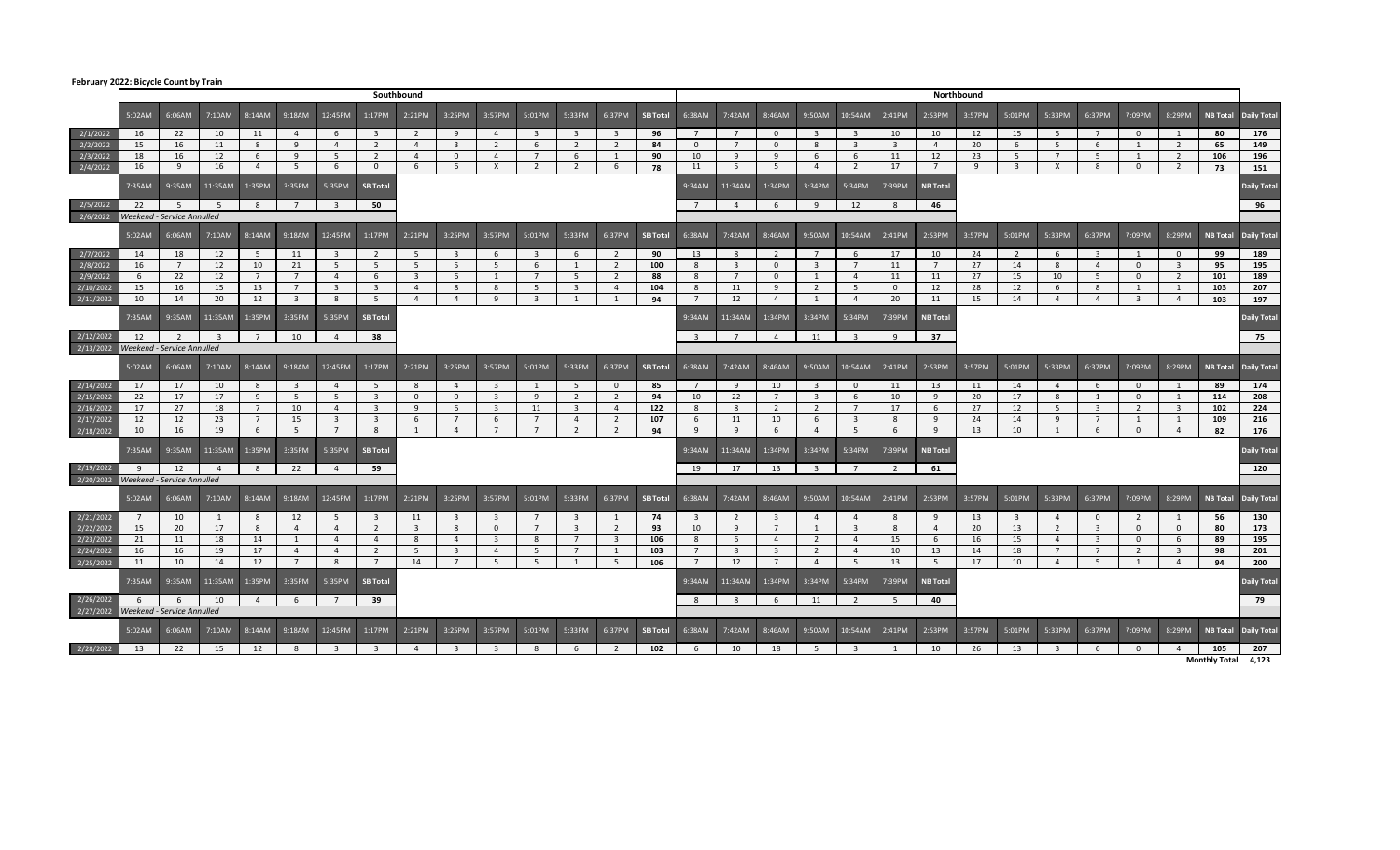| <b>March 2022. Dicycle Count by Train</b> |                            |                            |                |                |                |                                                     |                 |                         |                         |                         |                         |                         |                |                 |                 |                      |                |                                           |                                                 |                         |                 |            |          |                 |                         |                |                         |                 |                             |
|-------------------------------------------|----------------------------|----------------------------|----------------|----------------|----------------|-----------------------------------------------------|-----------------|-------------------------|-------------------------|-------------------------|-------------------------|-------------------------|----------------|-----------------|-----------------|----------------------|----------------|-------------------------------------------|-------------------------------------------------|-------------------------|-----------------|------------|----------|-----------------|-------------------------|----------------|-------------------------|-----------------|-----------------------------|
|                                           |                            |                            |                |                |                |                                                     |                 | Southbound              |                         |                         |                         |                         |                |                 |                 |                      |                |                                           |                                                 |                         |                 | Northbound |          |                 |                         |                |                         |                 |                             |
|                                           |                            |                            |                |                |                |                                                     |                 |                         |                         |                         |                         |                         |                |                 |                 |                      |                |                                           |                                                 |                         |                 |            |          |                 |                         |                |                         |                 |                             |
|                                           | 5:02AM                     | 6:06AM                     | 7:10AM         | 8:14AM         | 9:18AM         | 12:45PM                                             | 1:17PM          | 2:21PM                  | 3:25PM                  | 3:57PM                  | 5:01PM                  | 5:33PM                  | 6:37PM         | <b>SB Total</b> | 6:38AM          | 7:42AM               | 8:46AM         | 9:50AM                                    | 10:54AM                                         | 2:41PM                  | 2:53PM          | 3:57PM     | 5:01PM   | 5:33PM          | 6:37PM                  | 7:09PM         | 8:29PM                  | <b>NB Total</b> | <b>Daily Total</b>          |
| 3/1/2022                                  | 14                         | 16                         | 18             | 11             |                | $\Omega$                                            | $\Delta$        | $\overline{\mathbf{3}}$ |                         | $\overline{0}$          | 10 <sup>1</sup>         | $\overline{a}$          |                | 91              |                 | 15                   |                | $\overline{2}$                            |                                                 | -9                      | 13              | 18         | 15       | $\overline{2}$  |                         | $\Omega$       | $\mathcal{D}$           | 98              | 189                         |
| 3/2/2022                                  | 21                         | 26                         | 22             | 10             |                | ာ                                                   | $\Omega$        | - 0                     |                         |                         |                         |                         |                | 109             |                 | -6                   |                | $\overline{\mathbf{3}}$                   |                                                 | 11                      | 10              | 21         | 13       | 12              |                         |                | - 0                     | 99              | 208                         |
| 3/3/2022                                  | 11                         | 15                         | 12             | 8              |                |                                                     |                 | $\overline{2}$          |                         |                         |                         | $\overline{2}$          |                | 73              | 10              | -5                   | 10             |                                           |                                                 |                         |                 | 18         | 12       | 11              |                         |                |                         | 85              | 158                         |
| 3/4/2022                                  | 12                         | 14                         | 22             | -6             | 2              | -5                                                  |                 |                         |                         |                         | $\overline{3}$          | $\overline{3}$          |                | 77              |                 | -8                   | - q            | -6                                        | -6                                              | 8                       |                 | 18         |          | 6               |                         |                |                         | 86              | 163                         |
|                                           |                            |                            |                |                |                |                                                     |                 |                         |                         |                         |                         |                         |                |                 |                 |                      |                |                                           |                                                 |                         |                 |            |          |                 |                         |                |                         |                 |                             |
|                                           | 7:35AM                     | 9:35AM                     | 11:35AM        | 1:35PM         | 3:35PM         | 5:35PM                                              | <b>SB Total</b> |                         |                         |                         |                         |                         |                |                 | 9:34AM          | 11:34AM              | 1:34PM         | 3:34PM                                    | 5:34PM                                          | 7:39PM                  | <b>NB Total</b> |            |          |                 |                         |                |                         |                 | <b>Daily Total</b>          |
| 3/5/2022                                  | 15                         |                            | $\overline{4}$ | - 5            | 8              | 5 <sup>5</sup>                                      | 43              |                         |                         |                         |                         |                         |                |                 | 13              | 5                    | 14             | 8                                         | $\overline{a}$                                  | -6                      | 50              |            |          |                 |                         |                |                         |                 | 93                          |
| 3/6/2022                                  |                            | Weekend - Service Annulled |                |                |                |                                                     |                 |                         |                         |                         |                         |                         |                |                 |                 |                      |                |                                           |                                                 |                         |                 |            |          |                 |                         |                |                         |                 |                             |
|                                           |                            |                            |                |                |                |                                                     |                 |                         |                         |                         |                         |                         |                |                 |                 |                      |                |                                           |                                                 |                         |                 |            |          |                 |                         |                |                         |                 |                             |
|                                           | 5:02AM                     | 6:06AM                     | 7:10AM         | 8:14AM         | 9:18AM         | 12:45PM                                             | 1:17PM          | 2:21PM                  | 3:25PM                  | 3:57PM                  | 5:01PM                  | 5:33PM                  | 6:37PM         | <b>SB Total</b> | 6:38AM          | 7:42AM               | 8:46AM         | 9:50AM                                    | 10:54AM                                         | 2:41PM                  | 2:53PM          | 3:57PM     | 5:01PM   | 5:33PM          | 6:37PM                  | 7:09PM         | 8:29PM                  | <b>NB Total</b> | <b>Daily Total</b>          |
| 3/7/2022                                  | 17                         | 22                         | <b>20</b>      |                | $\overline{2}$ |                                                     | - 3             | - 3                     | 8                       | - 5                     |                         | $\overline{\mathbf{3}}$ |                | 100             | 11              | 13                   | -8             | -5                                        |                                                 | - q                     |                 | 29         | 17       |                 | $\Omega$                | $\overline{0}$ | $\overline{2}$          | 108             | 208                         |
| 3/8/2022                                  | 17                         | 24                         | 21             | 14             | 10             |                                                     |                 | $-5$                    | 13                      | 10                      |                         | $\overline{0}$          |                | 131             | 19              | 14                   | -8             | $\overline{3}$                            |                                                 | 12                      |                 | 39         | 15       | 10 <sup>°</sup> | 18                      | $\mathcal{D}$  |                         | 153             | 284                         |
| 3/9/2022                                  |                            | 24                         | 24             | 13             |                | 8                                                   |                 | 11                      |                         | - 5                     | 10 <sup>°</sup>         | -8                      |                | 135             | 13              | 16                   | 10             | 6                                         | ົາ                                              | 17                      |                 | 25         | 15       | 12              |                         |                |                         | 140             | 275                         |
| 3/10/2022                                 | 16                         | 29                         | 25             | 13             |                |                                                     | ຳ               | - 2                     |                         |                         |                         | $\mathcal{D}$           |                | 116             |                 | 12                   |                | 5                                         |                                                 |                         |                 | 26         | 22       | 10              | 14                      |                |                         | 120             | 236                         |
| 3/11/2022                                 | 16                         | 14                         | 24             |                | $\mathbf{3}$   | 6                                                   | $\overline{2}$  | 10                      | -5                      |                         | -5                      |                         |                | 101             | 9               | 10                   | 11             | $\overline{2}$                            | 10                                              | 8                       |                 | 23         | 20       | $\overline{7}$  |                         |                |                         | 117             | 218                         |
|                                           | 7:35AM                     | 9:35AM                     | 11:35AM        | 1:35PM         | 3:35PM         | 5:35PM                                              | <b>SB Total</b> |                         |                         |                         |                         |                         |                |                 | 9:34AM          | 11:34AM              | 1:34PM         | 3:34PM                                    | 5:34PM                                          | 7:39PM                  | <b>NB Total</b> |            |          |                 |                         |                |                         |                 | <b>Daily Total</b>          |
|                                           |                            |                            |                |                |                |                                                     |                 |                         |                         |                         |                         |                         |                |                 |                 |                      |                |                                           |                                                 |                         |                 |            |          |                 |                         |                |                         |                 |                             |
| 3/13/2022                                 | 10                         |                            | -9             |                | 10             | 6                                                   | 43              |                         |                         |                         |                         |                         |                |                 | 25              | 7                    | 18             | 6                                         | q                                               | 1                       | 66              |            |          |                 |                         |                |                         |                 | 109                         |
| 3/13/2022                                 | Weekend - Service Annulled |                            |                |                |                |                                                     |                 |                         |                         |                         |                         |                         |                |                 |                 |                      |                |                                           |                                                 |                         |                 |            |          |                 |                         |                |                         |                 |                             |
|                                           | 5:02AM                     | 6:06AM                     | 7:10AM         | 8:14AM         | 9:18AM         | 12:45PM                                             | 1:17PM          | 2:21PM                  | 3:25PM                  | 3:57PM                  | 5:01PM                  | 5:33PM                  | 6:37PM         | <b>SB Total</b> | 6:38AM          | 7:42AM               | 8:46AM         | 9:50AM                                    | 10:54AM                                         | 2:41PM                  | 2:53PM          | 3:57PM     | 5:01PM   | 5:33PM          | 6:37PM                  | 7:09PM         | 8:29PM                  | <b>NB Total</b> | <b>Daily Total</b>          |
|                                           |                            |                            |                |                |                |                                                     |                 |                         |                         |                         |                         |                         |                |                 |                 |                      |                |                                           |                                                 |                         |                 |            |          |                 |                         |                |                         |                 |                             |
| 3/14/2022                                 | 22                         | 22                         | 25             | 12             | 5              | $\overline{4}$                                      | $\overline{0}$  | $\overline{\mathbf{3}}$ | $\overline{z}$          | 11                      | 10                      | $\overline{4}$          | 2              | 127             | 12              | $\overline{0}$       |                | $\overline{\mathbf{3}}$                   | -9                                              | 16                      | $\overline{7}$  | 33         | 15       | -5              |                         | 3              | $\Omega$                | 114             | 241                         |
| 3/15/2022                                 | 17                         | 15                         | 22             | 10             |                |                                                     |                 |                         |                         |                         | $\overline{2}$          | - 5                     |                | 108             | 11              | 11                   |                | $\Delta$                                  |                                                 |                         |                 | 26         | 15       | -8              |                         | $\cap$         |                         | 111             | 219                         |
| 3/16/2022                                 | 17                         | 28                         | 26             | 15             |                |                                                     |                 |                         |                         |                         | 11                      | -5                      |                | 137             | 13              | 10                   |                | 6                                         |                                                 | 13                      | 14              | 29         | 17       |                 |                         | ຳ              |                         | 128             | 265                         |
| 3/17/2022                                 | 19                         | 23                         | 17             | 10             |                | -3                                                  |                 | - 5                     |                         |                         |                         | -3                      |                | 108             | 13              | -5                   | 10             |                                           | 13                                              | 11                      |                 | 24         | 16       |                 | <b>q</b>                |                |                         | 116             | 224                         |
| 3/18/2022                                 | 14                         | 12                         | 23             | -9             | -6             | 12                                                  |                 | -5                      | 5                       | 2                       | 2                       | 4                       |                | 101             |                 | 11                   | 4              |                                           | 11                                              | 14                      |                 | 21         | 11       | -6              |                         |                |                         | 105             | 206                         |
|                                           |                            |                            |                |                |                | 7:35AM 9:35AM 11:35AM 1:35PM 3:35PM 5:35PM SB Total |                 |                         |                         |                         |                         |                         |                |                 |                 |                      |                |                                           | 9:34AM  11:34AM  1:34PM  3:34PM  5:34PM  7:39PM |                         | <b>NB Total</b> |            |          |                 |                         |                |                         |                 | <b>Daily Total</b>          |
|                                           |                            |                            |                |                |                |                                                     |                 |                         |                         |                         |                         |                         |                |                 |                 |                      |                |                                           |                                                 |                         |                 |            |          |                 |                         |                |                         |                 |                             |
| 3/19/2022                                 | 10                         |                            | 5 <sup>5</sup> | 5 <sup>5</sup> | $\overline{4}$ | $\overline{0}$                                      | 25              |                         |                         |                         |                         |                         |                |                 |                 | $\overline{4}$       | 6              | $\overline{2}$                            | $\overline{4}$                                  | $\overline{4}$          | 27              |            |          |                 |                         |                |                         |                 | 52                          |
| 3/20/2022 Weekend - Service Annulled      |                            |                            |                |                |                |                                                     |                 |                         |                         |                         |                         |                         |                |                 |                 |                      |                |                                           |                                                 |                         |                 |            |          |                 |                         |                |                         |                 |                             |
|                                           | 5:02AM                     | 6:06AM                     | 7:10AM         | 8:14AM         | 9:18AM         | 12:45PM                                             | 1:17PM          | 2:21PM                  | 3:25PM                  | 3:57PM                  | 5:01PM                  | 5:33PM                  | 6:37PM         | <b>SB Total</b> | 6:38AM          | 7:42AM               | 8:46AM         | 9:50AM                                    | 10:54AM                                         | 2:41PM                  | 2:53PM          | 3:57PM     | 5:01PM   | 5:33PM          | 6:37PM                  | 7:09PM         | 8:29PM                  |                 | <b>NB Total Daily Total</b> |
|                                           |                            |                            |                |                |                |                                                     |                 |                         |                         |                         |                         |                         |                |                 |                 |                      |                |                                           |                                                 |                         |                 |            |          |                 |                         |                |                         |                 |                             |
| 3/21/2022                                 | 17                         | 18                         | 24             | -9             | 6              | $\overline{7}$                                      | 14              |                         | $\overline{\mathbf{3}}$ | $\overline{4}$          | $\overline{4}$          | $\overline{4}$          |                | 112<br>144      | 11              | $\overline{0}$<br>10 | -6             | $\overline{\mathbf{3}}$<br>$\overline{3}$ | $\overline{4}$                                  | 16                      | 18              | 29         | 13       | $\overline{7}$  | $\overline{1}$          | $\overline{2}$ | $\overline{4}$          | 114<br>155      | 226                         |
| 3/22/2022<br>3/23/2022                    | 21<br>19                   | 23<br>22                   | 32<br>25       | 17<br>19       | 8              | -8<br>-5                                            | $\Omega$        | $\overline{2}$          | 8                       | 6                       | 9                       | $\overline{\mathbf{3}}$ |                | 131             | 8               | $\overline{7}$       | -5             | $\overline{4}$                            | 8                                               | 16<br>14                | 12<br>-9        | 35<br>33   | 25<br>21 | 14<br>10        |                         |                |                         | 136             | 299<br>267                  |
| 3/24/2022                                 | 14                         | 27                         | 21             | 13             |                | -8                                                  | - 3             | - 4                     | 9                       | -6                      | 6                       | $\overline{7}$          | 5              | 132             | 16              | 8                    | -6             | $\overline{0}$                            | -8                                              | 11                      | 10              | 25         | 21       | 10              |                         | $\Omega$       |                         | 124             | 256                         |
| 3/25/2022                                 | 14                         | 18                         | 17             | 13             | 4              |                                                     |                 | $\overline{\mathbf{3}}$ | -9                      | - 6                     | $\overline{\mathbf{3}}$ | - 5                     |                | 108             | 6               | 10                   |                | 4                                         |                                                 | -9                      | 12              | 23         | 22       | 5               | 10 <sup>°</sup>         | 5              |                         | 113             | 221                         |
|                                           |                            |                            |                |                |                |                                                     |                 |                         |                         |                         |                         |                         |                |                 |                 |                      |                |                                           |                                                 |                         |                 |            |          |                 |                         |                |                         |                 |                             |
|                                           | 7:35AM                     | 9:35AM                     | 11:35AM        | 1:35PM         | 3:35PM         | 5:35PM                                              | <b>SB Total</b> |                         |                         |                         |                         |                         |                |                 | 9:34AM          | 11:34AM              | 1:34PM         | 3:34PM                                    | 5:34PM                                          | 7:39PM                  | <b>NB Total</b> |            |          |                 |                         |                |                         |                 | <b>Daily Total</b>          |
| 3/26/2022                                 | 12                         |                            | 6              | 15             | 11             | 6                                                   | 53              |                         |                         |                         |                         |                         |                |                 | -6              | $\overline{7}$       | 15             | 5 <sup>5</sup>                            | -9                                              | $\overline{\mathbf{3}}$ | 45              |            |          |                 |                         |                |                         |                 | 98                          |
| 3/27/2022                                 | Weekend - Service Annulled |                            |                |                |                |                                                     |                 |                         |                         |                         |                         |                         |                |                 |                 |                      |                |                                           |                                                 |                         |                 |            |          |                 |                         |                |                         |                 |                             |
|                                           |                            |                            |                |                |                |                                                     |                 |                         |                         |                         |                         |                         |                |                 |                 |                      |                |                                           |                                                 |                         |                 |            |          |                 |                         |                |                         |                 |                             |
|                                           | 5:02AM                     | 6:06AM                     | 7:10AM         | 8:14AM         | 9:18AM         | 12:45PM                                             | 1:17PM          | 2:21PM                  | 3:25PM                  | 3:57PM                  | 5:01PM                  | 5:33PM                  | 6:37PM         | <b>SB Total</b> | 6:38AM          | 7:42AM               | 8:46AM         | 9:50AM                                    | 10:54AM                                         | 2:41PM                  | 2:53PM          | 3:57PM     | 5:01PM   | 5:33PM          | 6:37PM                  | 7:09PM         | 8:29PM                  |                 | <b>NB Total</b> Daily Total |
| 3/28/2022                                 | 13                         | 16                         | 17             |                |                | $\overline{2}$                                      | $\Omega$        | $\overline{\mathbf{3}}$ | 8                       | $\overline{4}$          | $\overline{4}$          | $5\overline{5}$         | $\overline{2}$ | 85              | 9               | 8                    | $\overline{4}$ | $\overline{\mathbf{3}}$                   |                                                 |                         | $\overline{7}$  | 16         | 18       | $5\overline{)}$ | $\overline{\mathbf{3}}$ | $\overline{3}$ | $\overline{0}$          | 88              | 173                         |
| 3/29/2022                                 | 17                         | 20 <sub>2</sub>            | 15             | 18             |                |                                                     | -3              |                         | $\mathcal{D}$           |                         | $\mathsf{q}$            | $\overline{\mathbf{3}}$ |                | 110             | 11              | -9                   |                | $\overline{\mathbf{3}}$                   |                                                 | q                       |                 | 29         | 17       |                 |                         |                | 11                      | 122             | 232                         |
| 3/30/2022                                 | 12                         | 25                         | 20             | 18             | $\overline{2}$ | 5 <sup>7</sup>                                      | -3              | - 6                     | 8                       | $\overline{\mathbf{3}}$ | 6                       | 4                       | -3             | 115             | 10 <sup>°</sup> | 14                   | -5             | $\overline{2}$                            |                                                 | 13                      |                 | 24         | 14       | 15              |                         | -5             | $\overline{\mathbf{3}}$ | 122             | 237                         |
| 3/31/2022                                 | 14                         | 28                         | 18             | 13             |                | 10                                                  |                 | - 3                     |                         |                         | $\Omega$                |                         |                | 130             | 13              | 11                   |                | .5                                        |                                                 | 13                      | 10              | 32         | 13       | -8              | 11                      |                |                         | 129             | 259                         |

**Monthly Total 5,616**

## **March 2022: Bicycle Count by Train**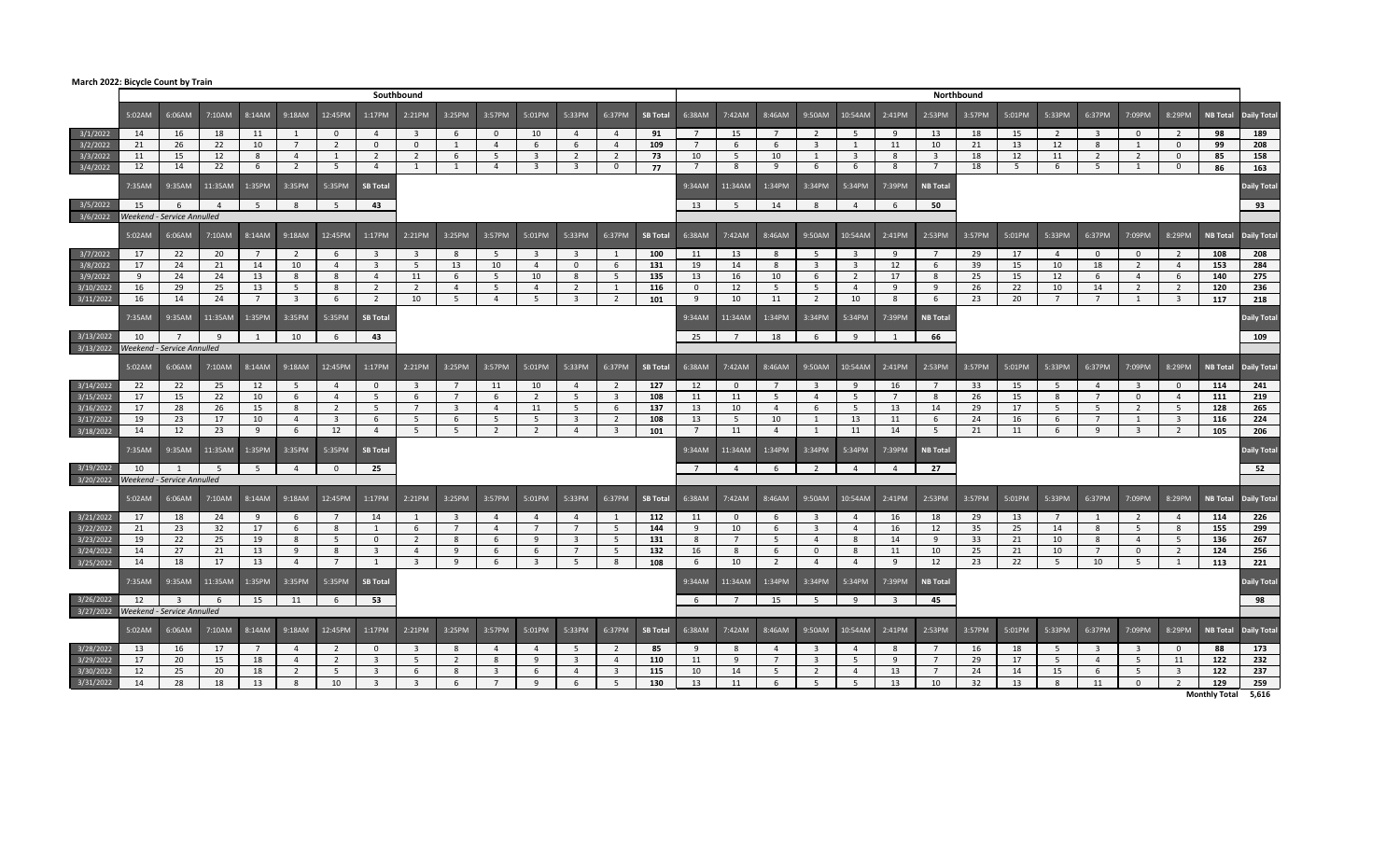|                                      |          | Southbound                       |                         |                         |                |                      |                               |                                           |                 |                                |                         |                                  |                |                 |                 |                       |          |                                           |                         |                         | Northbound      |          |        |                 |                     |                                  |                         |           |                             |
|--------------------------------------|----------|----------------------------------|-------------------------|-------------------------|----------------|----------------------|-------------------------------|-------------------------------------------|-----------------|--------------------------------|-------------------------|----------------------------------|----------------|-----------------|-----------------|-----------------------|----------|-------------------------------------------|-------------------------|-------------------------|-----------------|----------|--------|-----------------|---------------------|----------------------------------|-------------------------|-----------|-----------------------------|
|                                      | 5:02AM   | 6:06AM                           | 7:10AM                  |                         | 9:18AM         | 12:45PM              | 1:17PM                        | 2:21PM                                    | 3:25PM          | 3:57PM                         | 5:01PM                  | 5:33PM                           | 6:37PM         | <b>SB Total</b> | 6:38AM          | 7:42AM                | 8:46AM   | 9:50AM                                    | 10:54AM                 | 2:41PM                  | 2:53PM          | 3:57PM   | 5:01PM | 5:33PM          | 6:37PM              | 7:09PM                           | 8:29PM                  |           | <b>NB Total Daily Total</b> |
|                                      | 14       |                                  |                         | 8:14AM<br>q             |                |                      | $\Omega$                      |                                           |                 | - 5                            |                         | $\overline{\mathbf{3}}$          | 2              |                 |                 |                       | 6        |                                           |                         | -9                      | $\overline{7}$  |          |        | -5              | -6                  |                                  | $\overline{4}$          |           |                             |
| 4/1/2022                             |          | 16                               | 20                      |                         | 10             | 6                    |                               | -6                                        |                 |                                | 10                      |                                  |                | 108             | 10 <sup>°</sup> | 6                     |          | 6                                         | $\overline{\mathbf{3}}$ |                         |                 | 21       | 13     |                 |                     | $\overline{2}$                   |                         | 98        | 206                         |
|                                      | 7:35AM   | 9:35AM                           | 11:35AM                 | 1:35PM                  | 3:35PM         | 5:35PM               | <b>SB Total</b>               |                                           |                 |                                |                         |                                  |                |                 | 9:34AM          | 11:34AM               | 1:34PM   | 3:34PM                                    | 5:34PM                  | 7:39PM                  | <b>NB Total</b> |          |        |                 |                     |                                  |                         |           | <b>Daily Total</b>          |
| 4/2/2022<br>4/3/2022                 |          | 12<br>Weekend - Service Annulled | 11                      | - 6                     |                | 5 <sup>5</sup>       | 47                            |                                           |                 |                                |                         |                                  |                |                 |                 | 11                    | 23       | 14                                        | 14                      | $\overline{\mathbf{3}}$ | 72              |          |        |                 |                     |                                  |                         |           | 119                         |
|                                      |          |                                  |                         |                         |                |                      |                               |                                           |                 |                                |                         |                                  |                |                 |                 |                       |          |                                           |                         |                         |                 |          |        |                 |                     |                                  |                         |           |                             |
|                                      | 5:02AM   | 6:06AM                           | 7:10AM                  | 8:14AM                  | 9:18AM         | 12:45PM              | 1:17PM                        | 2:21PM                                    | 3:25PM          | 3:57PM                         | 5:01PM                  | 5:33PM                           | 6:37PM         | <b>SB Total</b> | 6:38AM          | 7:42AM                | 8:46AM   | 9:50AM                                    | 10:54AM                 | 2:41PM                  | 2:53PM          | 3:57PM   | 5:01PM | 5:33PM          | 6:37PM              | 7:09PM                           | 8:29PM                  |           | <b>NB Total Daily Total</b> |
| 4/4/2022                             | 17       | 20                               | 13                      | $\mathsf{q}$            | $\overline{7}$ | -8                   |                               | $-5$                                      | $\overline{7}$  | - 9                            | $\overline{4}$          | $5^{\circ}$                      | 13             | 118             |                 | 11                    | - 3      | 5 <sup>5</sup>                            | -6                      | $\mathsf{q}$            | 11              | 23       | 10     | $5\overline{)}$ |                     | 1                                | $\overline{1}$          | 96        | 214                         |
| 4/5/2022                             | 20       | 22                               | 22                      | 13                      | -5             |                      |                               | - 6                                       | <sub>q</sub>    | - 8                            | -8                      |                                  |                | 130             | 14              | 8                     | 12       | -5                                        |                         | 12                      |                 | 32       | 15     | -3              |                     | - 5                              | -5                      | 127       | 257                         |
| 4/6/2022                             | 17       | 18                               | 23                      | 13                      | 8              |                      | 8                             | - 8                                       |                 |                                | 10                      |                                  |                | 129             | 14              | 12                    |          | $\overline{4}$                            |                         | 10                      | 10              | 22       | 15     | 10              |                     | $\overline{3}$                   |                         | 123       | 252                         |
| 4/7/2022                             | 16       | 22                               | 17                      | 16                      |                |                      |                               | $\overline{\mathbf{3}}$                   | 10              | -9                             | $\overline{3}$          | -5                               |                | 124             |                 | 9                     | ຳ        | -6                                        |                         | 15                      |                 | 26       | 11     | $\mathbf{q}$    |                     | -5                               | $\overline{2}$          | 112       | 236                         |
| 4/8/2022                             | 13       | 14                               | 14                      | 14                      | -9             | 11                   |                               |                                           |                 | - 5                            | -9                      | 2                                |                | 108             | 11              |                       | 6        | -5                                        |                         | 10                      | 11              | 21       | 10     | $\Delta$        |                     |                                  |                         | 100       | 208                         |
|                                      | 7:35AM   | 9:35AM                           | 11:35AM                 | 1:35PM                  | 3:35PM         | 5:35PM               | <b>SB Total</b>               |                                           |                 |                                |                         |                                  |                |                 | 9:34AM          | 11:34AM               | 1:34PM   | 3:34PM                                    | 5:34PM                  | 7:39PM                  | <b>NB Total</b> |          |        |                 |                     |                                  |                         |           | <b>Daily Total</b>          |
| 4/9/2022                             | 19       |                                  | 6                       | 17                      | 10             | $\mathbf{0}$         | 57                            |                                           |                 |                                |                         |                                  |                |                 | 22              | 17                    | 14       | $\overline{7}$                            | 10                      | $\Delta$                | 74              |          |        |                 |                     |                                  |                         |           | 131                         |
| 4/10/2022                            |          | Weekend - Service Annulled       |                         |                         |                |                      |                               |                                           |                 |                                |                         |                                  |                |                 |                 |                       |          |                                           |                         |                         |                 |          |        |                 |                     |                                  |                         |           |                             |
|                                      | 5:02AM   | 6:06AM                           | 7:10AM                  | 8:14AM                  | 9:18AM         | 12:45PM              | 1:17PM                        | 2:21PM                                    | 3:25PM          | 3:57PM                         | 5:01PM                  | 5:33PM                           | 6:37PM         | <b>SB Total</b> | 6:38AM          | 7:42AM                | 8:46AM   | 9:50AM                                    | 10:54AM                 | 2:41PM                  | 2:53PM          | 3:57PM   | 5:01PM | 5:33PM          | 6:37PM              | 7:09PM                           | 8:29PM                  |           | <b>NB Total Daily Total</b> |
| 4/11/2022                            | 17       | 13                               | $\mathbf{0}$            |                         | $\overline{2}$ | -5                   | $\Omega$                      | $\overline{\mathbf{3}}$                   | $\overline{2}$  |                                | $\overline{2}$          | 4                                |                | 62              |                 | 5 <sup>5</sup>        | $\Delta$ |                                           |                         | 13                      |                 | 28       |        | $\Delta$        | -5                  | $\overline{0}$                   | $\overline{2}$          | 82        | 144                         |
| 4/12/2022                            | 16       | 30 <sup>°</sup>                  | 22                      | 10                      | $\mathbf{3}$   |                      |                               | - 5                                       |                 | $\overline{\mathbf{3}}$        |                         | $\Delta$                         |                | 106             | <b>Q</b>        | 6                     | -3       | $\overline{4}$                            |                         | $\alpha$                | ຳ               | 23       | 19     | <sub>q</sub>    |                     | $\overline{4}$                   |                         | 101       | 207                         |
| 4/13/2022                            | 15       | 20                               | 21                      | 17                      |                | -9                   |                               |                                           | $\overline{2}$  |                                |                         | -9                               | -3             | 110             | 12              | $\mathbf{0}$          | -8       | -5                                        |                         | 14                      | 10              | 29       | 15     | 8               |                     | $\overline{\mathbf{3}}$          |                         | 111       | 221                         |
| 4/14/2022                            | 14       | 12                               | 14                      | -6                      | $\overline{2}$ | - 3                  | $\Omega$                      | - 3                                       |                 | - 2                            | -5                      | -3                               |                | 69              | 9               |                       |          |                                           | -3                      | - 9                     |                 | 16       | 10     |                 |                     |                                  |                         | 68        | 137                         |
| 4/15/2022                            | 13       | 16                               | 18                      | 11                      | $\overline{2}$ | -3                   | 2                             | -6                                        | $\overline{2}$  | $\Lambda$                      | -5                      | $\Delta$                         | $\mathcal{D}$  | 88              |                 |                       |          | $\overline{7}$                            | -8                      | 19                      |                 | 15       |        | 8               |                     | $\overline{3}$                   | $\mathcal{D}$           | 89        | 177                         |
|                                      | 7:35AM   | 9:35AM                           | 11:35AM                 | 1:35PM                  | 3:35PM         | 5:35PM               | <b>SB Total</b>               |                                           |                 |                                |                         |                                  |                |                 | 9:34AM          | 11:34AM               | 1:34PM   | 3:34PM                                    | 5:34PM                  | 7:39PM                  | <b>NB Total</b> |          |        |                 |                     |                                  |                         |           | <b>Daily Total</b>          |
| 4/16/2022                            | 9        |                                  | -3                      | $\overline{4}$          | 4              |                      | 23                            |                                           |                 |                                |                         |                                  |                |                 |                 | 6                     | $\Delta$ | $\overline{2}$                            | $\overline{2}$          | $\overline{2}$          | 18              |          |        |                 |                     |                                  |                         |           | 41                          |
| 4/17/2022 Weekend - Service Annulled |          |                                  |                         |                         |                |                      |                               |                                           |                 |                                |                         |                                  |                |                 |                 |                       |          |                                           |                         |                         |                 |          |        |                 |                     |                                  |                         |           |                             |
|                                      | 5:02AM   | 6:06AM                           | 7:10AM                  | 8:14AM                  | 9:18AM         | 12:45PM              | 1:17PM                        | 2:21PM                                    | 3:25PM          | 3:57PM                         | 5:01PM                  | 5:33PM                           | 6:37PM         | <b>SB Total</b> | 6:38AM          | 7:42AM                | 8:46AM   | 9:50AM                                    | 10:54AM                 | 2:41PM                  | 2:53PM          | 3:57PM   | 5:01PM | 5:33PM          | 6:37PM              | 7:09PM                           | 8:29PM                  |           | <b>NB Total Daily Total</b> |
| 4/18/2022                            | 13       | 18                               | 18                      | -6                      | -5             | $\overline{2}$       | - 2                           | - 8                                       | $\overline{2}$  | - 5                            | $\overline{\mathbf{3}}$ | $\overline{7}$                   |                | 90              | -9              | 8                     | ີ າ      | 5 <sup>5</sup>                            |                         | 12                      |                 | 16       | 13     | 20              |                     | $\overline{2}$                   | $\overline{\mathbf{3}}$ | 103       | 193                         |
| 4/19/2022                            | 20       | 18                               | 21                      | 11                      |                | -6                   | $\overline{2}$                | $\overline{\mathbf{0}}$                   | 5 <sup>5</sup>  | 6                              | 5                       | $\overline{7}$                   |                | 109             | 11              | 13                    | -3       | $5\overline{)}$                           |                         | 8                       |                 | 33       | 17     | 9               | -5                  | $\overline{2}$                   | $\overline{2}$          | 115       | 224                         |
| 4/20/2022                            | 11       | 18                               | 20                      | -6                      | -6             |                      |                               | - 4                                       |                 | $\overline{\mathbf{3}}$        |                         | $\overline{2}$                   |                | 83              | 8               |                       |          |                                           |                         | 12                      |                 | 19       | 14     | 8               |                     | $\overline{2}$                   | $\overline{2}$          | 85        | 168                         |
| 4/21/2022                            | 15       | 16                               | 16                      |                         |                |                      |                               |                                           |                 |                                |                         |                                  |                | 77              | 12              |                       |          | $\overline{2}$                            |                         | 12                      |                 | 24       |        |                 |                     | -3                               |                         | 90        | 167                         |
| 4/22/2022                            | 10       | 16                               | 15                      | 6                       | 5 <sup>1</sup> | -4                   | - 5                           | - 5                                       |                 | 4                              | $\overline{0}$          | -5                               |                | 83              |                 | 9                     | -3       | -6                                        | 12                      | 17                      |                 | 18       | 11     | -5              |                     | $\overline{2}$                   | - 3                     | 96        | 179                         |
|                                      | 7:35AM   | 9:35AM                           | 11:35AM                 | 1:35PM                  | 3:35PM         | 5:35PM               | <b>SB Total</b>               |                                           |                 |                                |                         |                                  |                |                 | 9:34AM          | 11:34AM               | 1:34PM   | 3:34PM                                    | 5:34PM                  | 7:39PM                  | <b>NB Total</b> |          |        |                 |                     |                                  |                         |           | <b>Daily Total</b>          |
| 4/23/2022                            | 10       | 19                               | 19                      | $\overline{\mathbf{3}}$ | 8              | $\Omega$             | 59                            |                                           |                 |                                |                         |                                  |                |                 | 16              | 8                     | 14       | $\overline{2}$                            | $\overline{7}$          |                         | 48              |          |        |                 |                     |                                  |                         |           | 107                         |
| 4/24/2022                            |          | Weekend - Service Annulled       |                         |                         |                |                      |                               |                                           |                 |                                |                         |                                  |                |                 |                 |                       |          |                                           |                         |                         |                 |          |        |                 |                     |                                  |                         |           |                             |
|                                      | 5:02AM   | 6:06AM                           | 7:10AM                  | 8:14AM                  | 9:18AM         | 12:45PM              | 1:17PM                        | 2:21PM                                    | 3:25PM          | 3:57PM                         | 5:01PM                  | 5:33PM                           | 6:37PM         | <b>SB Total</b> | 6:38AM          | 7:42AM                | 8:46AM   | 9:50AM                                    | 10:54AM                 | 2:41PM                  | 2:53PM          | 3:57PM   | 5:01PM | 5:33PM          | 6:37PM              | 7:09PM                           | 8:29PM                  |           | <b>NB Total Daily Total</b> |
|                                      |          |                                  |                         |                         |                |                      |                               |                                           |                 |                                |                         |                                  |                |                 |                 |                       |          |                                           | $\overline{7}$          |                         |                 |          |        | $\overline{7}$  |                     |                                  |                         |           |                             |
| 4/25/2022<br>4/26/2022               | 12<br>18 | 20<br>24                         | 16<br>17                | -6<br>-8                | 5 <sup>5</sup> | 5 <sup>5</sup><br>-3 | $\overline{\mathbf{3}}$<br>-9 | $\overline{7}$<br>$\overline{\mathbf{3}}$ | 5 <sup>5</sup>  | $\overline{\mathbf{3}}$<br>- 5 | 12<br>13                | $\overline{7}$<br>$\overline{2}$ | $\overline{2}$ | 103<br>114      | 8<br>14         | 10 <sup>°</sup><br>11 | -8<br>13 | $\overline{\mathbf{3}}$<br>$\overline{2}$ | - 3                     | 10<br>16                | 10<br>12        | 22<br>25 | -6     | 11              | $\overline{2}$<br>q | $\overline{4}$<br>$\overline{3}$ | $\overline{2}$          | 99<br>126 | 202<br>240                  |
| 4/27/2022                            | 13       | 29                               | 19                      | 10                      | -9             | -9                   |                               | $\overline{\phantom{0}}^2$                | 10 <sup>°</sup> | -8                             |                         | $\overline{2}$                   |                | 123             |                 | 13                    |          | 13                                        |                         | 12                      |                 | 23       | 23     | 6               |                     | $\overline{2}$                   |                         | 119       | 242                         |
| 4/28/2022                            | 16       | 20                               | 23                      | 10                      | 8              | -5                   |                               | $\overline{\phantom{0}}$                  | 14              | - 6                            |                         | $\overline{\mathbf{3}}$          |                | 120             | 14              | 6                     |          | $\overline{4}$                            | $\overline{\mathbf{3}}$ | 16                      | 11              | 18       | 17     | 8               |                     | $\overline{2}$                   |                         | 112       | 232                         |
| 4/29/2022                            | 11       | 20                               | 28                      | 12                      | 10             | 10                   | $\overline{\mathbf{3}}$       | $\overline{\mathbf{3}}$                   | 12              | 1                              | 8                       | 4                                | 3              | 125             | 8               | 9                     | -5       | 11                                        | -9                      | $\overline{7}$          | 18              | 16       | 17     | 11              | -4                  | $\overline{\mathbf{3}}$          | $5\overline{)}$         | 123       | 248                         |
|                                      | 7:35AM   | 9:35AM                           | 11:35AM                 | 1:35PM                  | 3:35PM         | 5:35PM               | <b>SB Total</b>               |                                           |                 |                                |                         |                                  |                |                 | 9:34AM          | 11:34AM               | 1:34PM   | $3:34$ PM $5:34$ PM                       |                         | 7:39PM                  | <b>NB Total</b> |          |        |                 |                     |                                  |                         |           | <b>Daily Total</b>          |
| 4/30/2022                            |          | $\Omega$                         | $\overline{\mathbf{3}}$ | $\overline{7}$          | $\overline{7}$ | $\overline{2}$       | 27                            |                                           |                 |                                |                         |                                  |                |                 | 9               | 5 <sup>5</sup>        | -6       | 5 <sup>5</sup>                            | - 6                     | $\overline{4}$          | 35              |          |        |                 |                     |                                  |                         |           | 62                          |
|                                      |          |                                  |                         |                         |                |                      |                               |                                           |                 |                                |                         |                                  |                |                 |                 |                       |          |                                           |                         |                         |                 |          |        |                 |                     |                                  |                         |           |                             |

**Monthly Total 4,814**

**April 2022: Bicycle Count by Train**